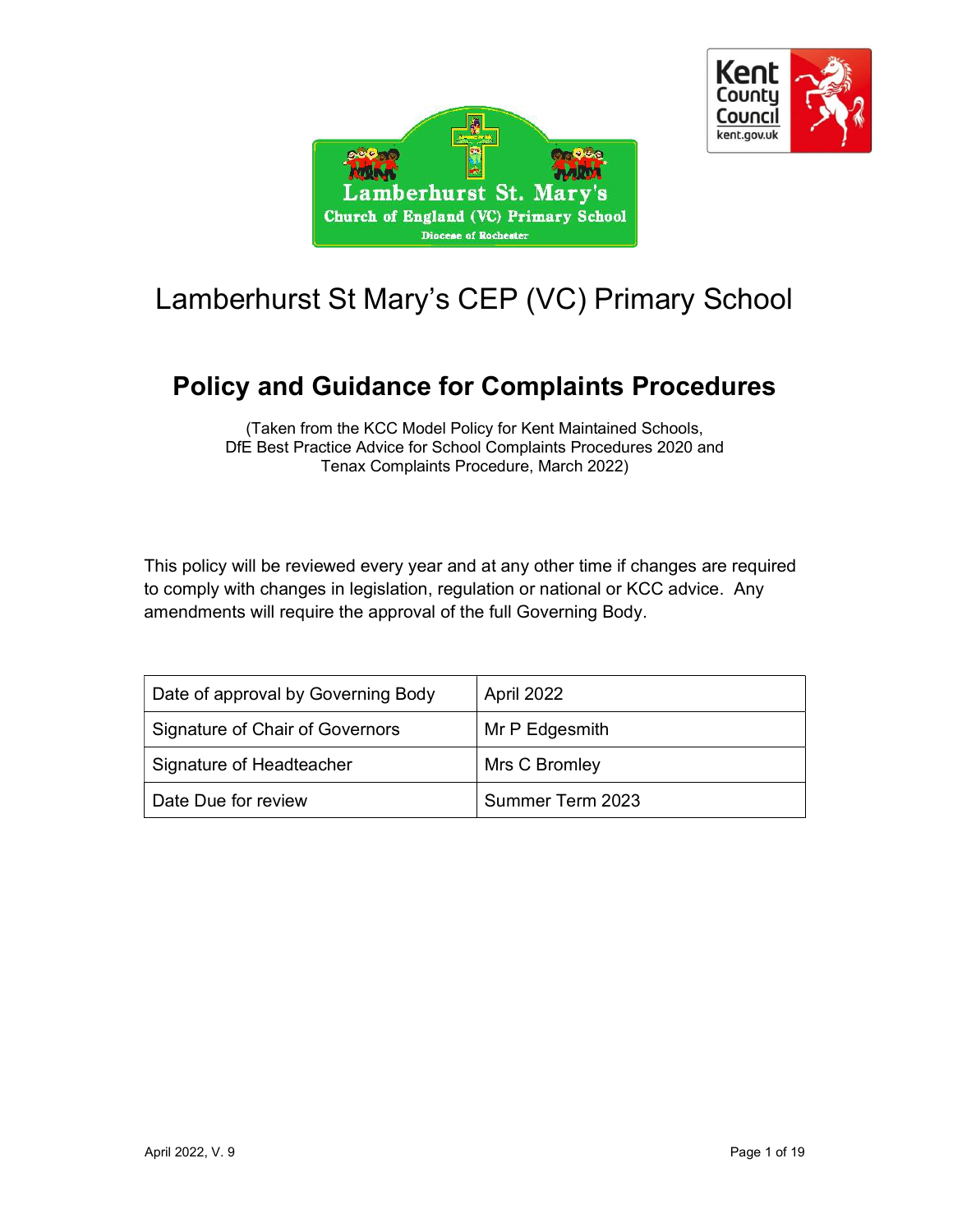# **Contents**

|                                                  | Page           |
|--------------------------------------------------|----------------|
| Introduction                                     | 3              |
| Who can make a complaint?                        | 3              |
| The difference between a concern and a complaint | 3              |
| How to raise a concern or make a complaint       | 3              |
| Anonymous complaints                             | $\overline{4}$ |
| <b>Time scales</b>                               | 4              |
| Complaints received outside of term time         | 5              |
| Scope of this Complaints Procedure               | 5              |
| Duplicate complaints                             | 6              |
| Resolving complaints                             | 7              |
| Withdrawal of a Complaint                        | $\overline{7}$ |
| The Stages of the Complaints Process             | 7              |
| Stage 1                                          | $\overline{7}$ |
| Stage 2                                          | 9              |
| Complaint campaigns                              | 12             |
| <b>Next Steps</b>                                | 12             |
| Serial and Unreasonable Complaints               | 13             |
| <b>Barring from School Premises</b>              | 14             |
| Appendix 1: Complaint Form                       | 15             |
| Appendix 2: Roles and Responsibilities           | 17             |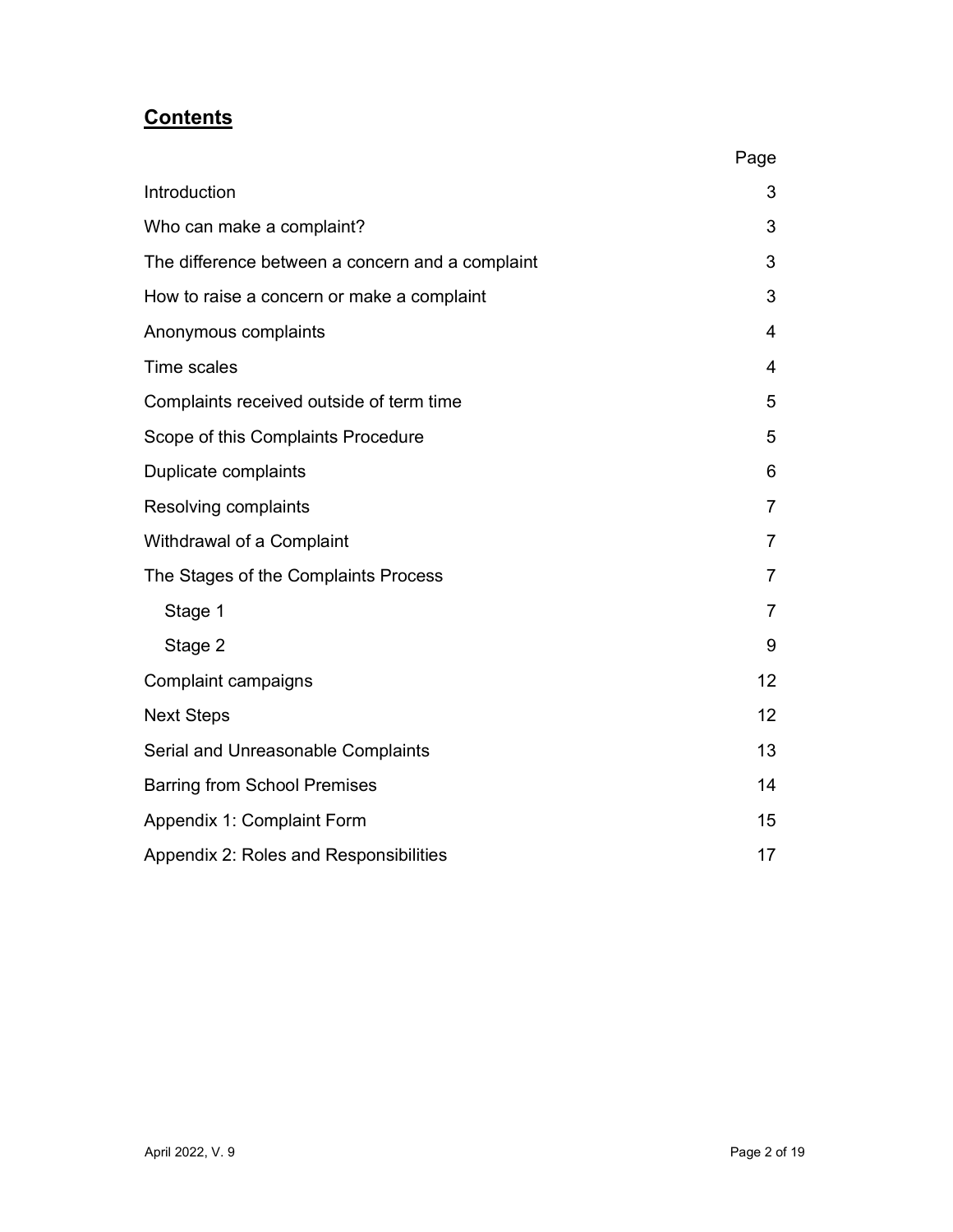### Introduction

Lamberhurst St Mary's School Trust aims to provide a high quality educational experience for every student, which not only provides good teaching, but also a rounded school experience with particular emphasis on personal development, inspired by Christian belief and values. We also recognise that, despite these aspirations and a strong record of success, occasionally things can go wrong and parents or members of the public may need to raise concerns or to make a complaint.

# Who can make a complaint?

This complaints policy and procedure is not limited to parents or carers of children that are registered at the school. Any person, including members of the public, may make a complaint to Lamberhurst St Mary's School about any provision of facilities or services that we provide. Unless complaints are dealt with under separate statutory procedures (such as appeals relating to exclusions or admissions), we will use this complaints procedure.

# The difference between a concern and a complaint

A concern may be defined as 'an expression of worry or doubt over an issue considered to be important for which reassurances are sought'.

A complaint may be defined as 'an expression of dissatisfaction however made, about actions taken or a lack of action'.

It is in everyone's interest that concerns and complaints are resolved at the earliest possible stage. Many issues can be resolved informally, without the need to use the formal stages of the complaints procedure. Lamberhurst St Mary's School takes concerns seriously and will make every effort to resolve the matter as quickly as possible.

If you have difficulty discussing a concern with a particular member of staff, we will respect your views. In these cases, the Clerk, will refer you to another staff member. Similarly, if the member of staff directly involved feels unable to deal with a concern, the Clerk will refer you to another staff member. The member of staff may be more senior but does not have to be. The ability to consider the concern objectively and impartially is more important.

We understand however, that there are occasions when people would like to raise their concerns formally. In this case, Lamberhurst St Mary's School will attempt to resolve the issue internally, through the stages outlined within this complaints procedure.

### How to raise a concern or make a complaint

A concern or complaint can be made in person by parents, carers (including parents or carers of children no longer at the school) and members of the public, in writing or by telephone. They may also be made by a third party acting on behalf on a complainant, as long as they have appropriate consent to do so.

Concerns should be raised with the class teacher in the first instance. At this stage informal mediation may be offered. While this can be useful in helping the school and complainants reach an agreement and move forward, there are times when it may not be the most appropriate course of action.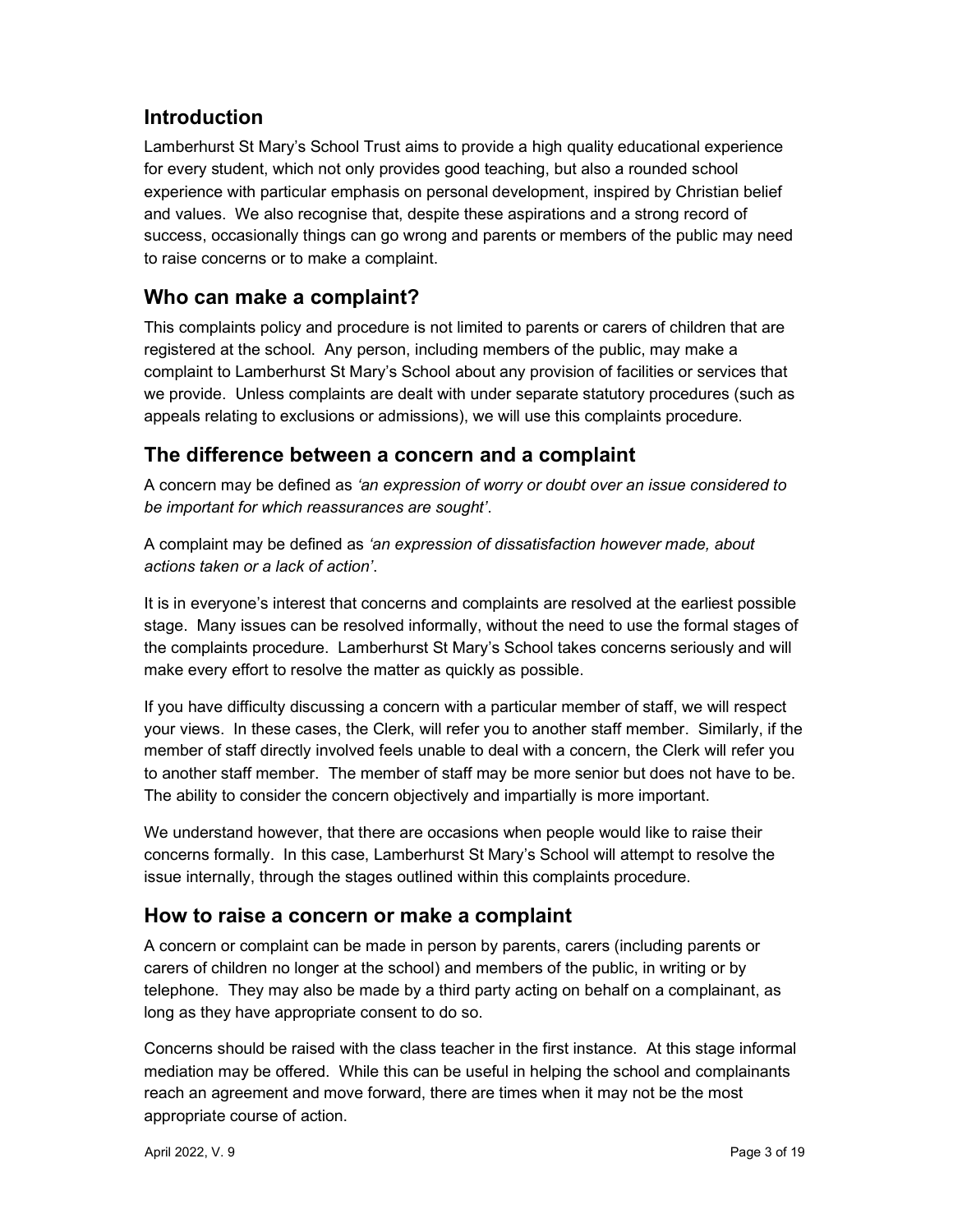Mediation can:

- provide a helpful mechanism for discussion when a concern is raised
- help to rebuild the relationship between all parties

It should not be used as a substitute for an investigation during the formal stages of the complaints procedure.

If neither the complainant nor the school considers that mediation will serve any practical purpose at this point, the complainant will not be prevented from moving to the next investigative stage of the complaints procedure.

If the issue remains unresolved, the next step is to make a formal complaint.

Complainants should not approach individual governors to raise concerns or complaints. They have no power to act on an individual basis and it may also prevent them from considering complaints at Stage 2 of the procedure.

Complaints against school staff (except the headteacher) should be made in the first instance, to Mrs Caroline Bromley (headteacher) via the school office. Please mark them as Private and Confidential.

Complaints that involve or are about the headteacher should be addressed to Mr Peter Edgesmith (Chair of Governors) care of the Clerk to the Governing Body, via the school office. Please mark them as Private and Confidential.

Complaints about the Chair of Governors, any individual governor or the whole governing body should be addressed to the Clerk to the Governing Body via the school office. Please mark them as Private and Confidential.

For ease of use, a template complaint form is included at the end of this procedure, Appendix 1. If you require help in completing the form, please contact the school office. You can also ask third party organisations like the Citizens Advice to help you.

In accordance with equality law, we will consider making reasonable adjustments if required, to enable complainants to access and complete this complaints procedure. For instance, providing information in alternative formats, assisting complainants in raising a formal complaint or holding meetings in accessible locations.

### Anonymous complaints

We will not normally investigate anonymous complaints. However, the headteacher or Chair of Governors, if appropriate, will determine whether the complaint warrants an investigation.

### Time scales

You must raise the complaint within three months of the incident or, where a series of associated incidents have occurred, within three months of the last of these incidents. We will consider complaints made outside of this time frame if exceptional circumstances apply.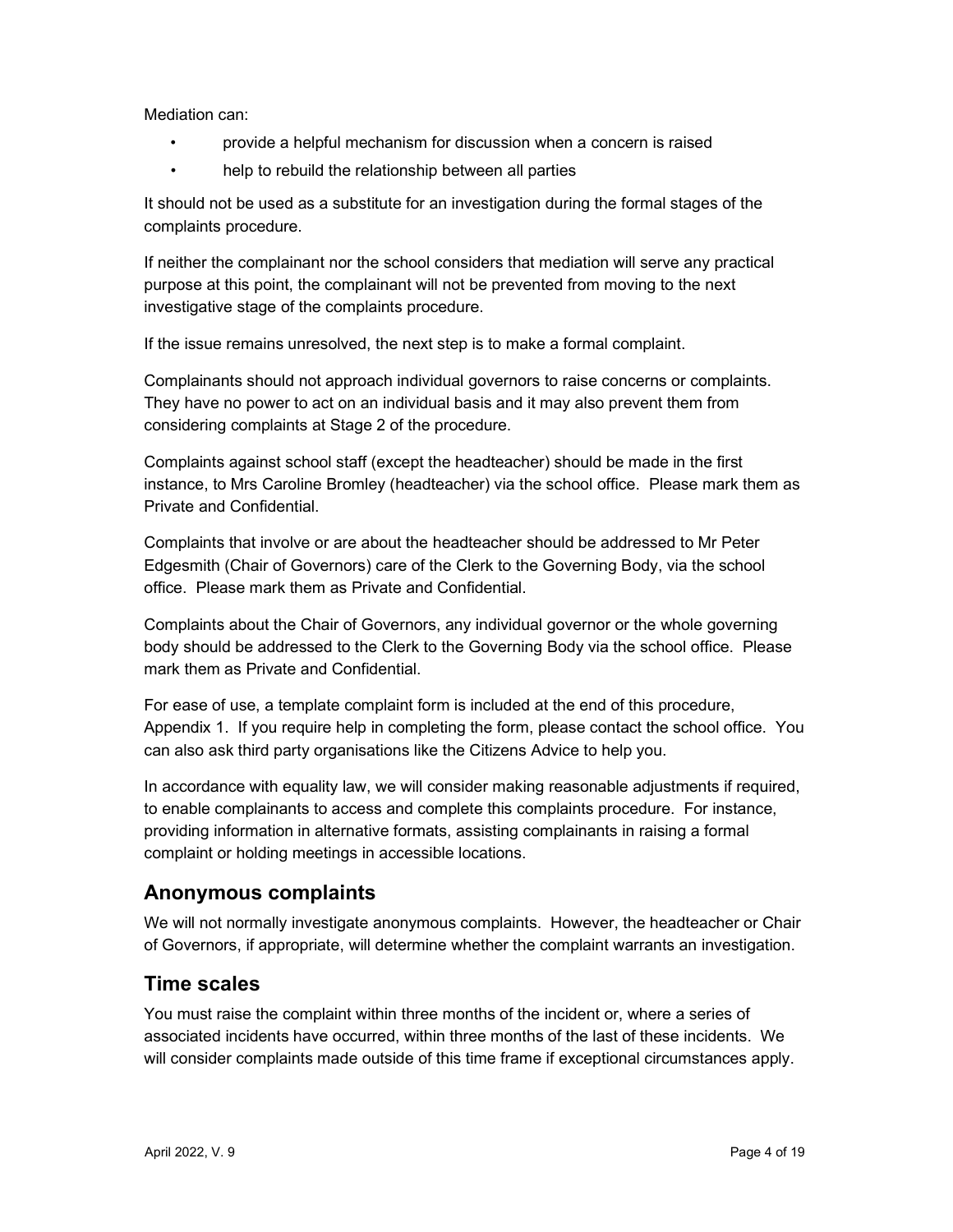# Complaints received outside of term time

We will consider complaints made outside of term time to have been received on the first school day after the holiday period.

# Scope of this Complaints Procedure

This procedure covers all complaints about any provision of community facilities or services by Lamberhurst St Mary's School, other than complaints that are dealt with under other statutory procedures, including those listed below.

| <b>Exceptions</b>                                                                                                                                                  | Who to contact                                                                                                                                                                                                                                                                                                                                                                                                                                                                                                                                                                                                        |  |  |
|--------------------------------------------------------------------------------------------------------------------------------------------------------------------|-----------------------------------------------------------------------------------------------------------------------------------------------------------------------------------------------------------------------------------------------------------------------------------------------------------------------------------------------------------------------------------------------------------------------------------------------------------------------------------------------------------------------------------------------------------------------------------------------------------------------|--|--|
| Admissions to schools<br>Statutory assessments of<br><b>Special Educational Needs</b><br>School re-organisation<br>proposals                                       | For concerns about admissions please see the School's<br>Admissions Policy or contact Kent County Council<br>Admissions team<br>Special Educational Needs: The Complainant can use<br>this policy to complain unless the Complainants child has<br>an Education Health and Care Plan and the Complainant<br>wishes to appeal against a decision that the Local<br>Authority has taken. If this is the case, the Complainant<br>needs to contact the Local Authority<br>School re-organisation proposals should be raised with<br>the KCC Contact Centre 01622 671411                                                  |  |  |
| Matters likely to require a Child<br>Protection Investigation                                                                                                      | Complaints about child protection matters are handled<br>under our child protection and safeguarding policy and in<br>accordance with relevant statutory guidance.                                                                                                                                                                                                                                                                                                                                                                                                                                                    |  |  |
| Freedom of Information                                                                                                                                             | Subject Access Requests and Freedom of Information<br>Requests: please see the School's Data Protection and<br><b>Freedom of Information Policies</b>                                                                                                                                                                                                                                                                                                                                                                                                                                                                 |  |  |
| Exclusion of children from<br>school*<br>*complaints about the application<br>of the behaviour policy can be<br>made through the school's<br>complaints procedure. | Further information about raising concerns about<br>exclusion can be found at: www.gov.uk/school-discipline-<br>exclusions/exclusions.<br>The school's Behaviour Policy can be accessed on the<br>school website or by asking for a copy from the school<br>office.                                                                                                                                                                                                                                                                                                                                                   |  |  |
| Whistleblowing                                                                                                                                                     | We have an internal whistleblowing procedure for all our<br>employees, including temporary staff and contractors.<br>The Secretary of State for Education is the prescribed<br>person for matters relating to education for<br>whistleblowers in education who do not want to raise<br>matters direct with their employer. Referrals can be<br>made at: www.education.gov.uk/contactus.<br>Volunteer staff who have concerns about our school<br>should complain through the school's complaints<br>procedure. You may also be able to complain direct to<br>the LA or the Department for Education (see link above), |  |  |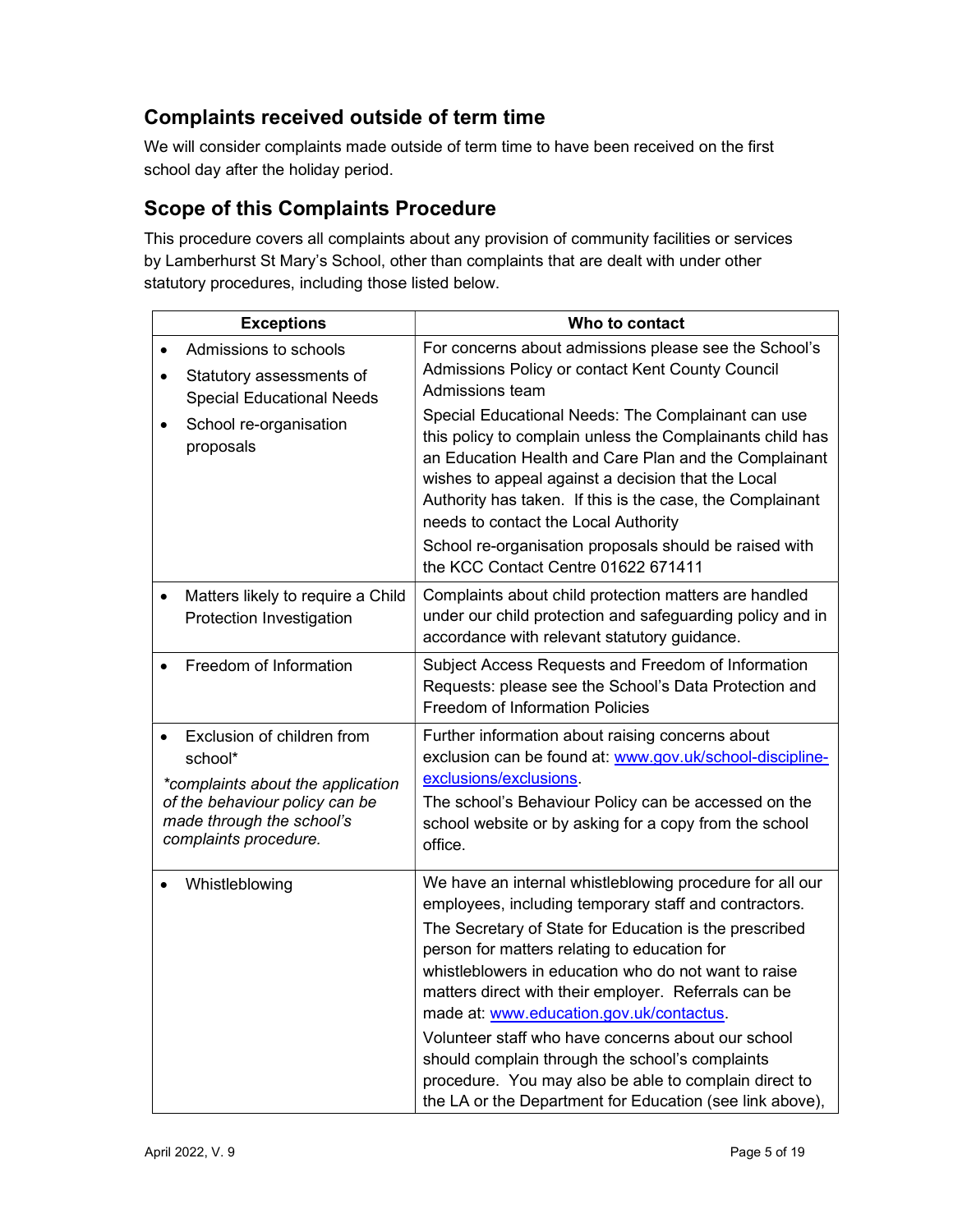|                                                                                                          | depending on the substance of your complaint.<br>Anonymous complaints: Please refer to the School's<br><b>Whistleblowing Policy</b>                                                                                                                                                                                               |
|----------------------------------------------------------------------------------------------------------|-----------------------------------------------------------------------------------------------------------------------------------------------------------------------------------------------------------------------------------------------------------------------------------------------------------------------------------|
| Staff grievances                                                                                         | Staff grievance, capability or disciplinary are covered by<br>separate School Policies and Procedures                                                                                                                                                                                                                             |
| Staff conduct                                                                                            | Complaints about staff will be dealt with under the<br>school's internal disciplinary procedures, if appropriate.<br>Complainants will not be informed of any disciplinary<br>action taken against a staff member as a result of a<br>complaint. However, the complainant will be notified that<br>the matter is being addressed. |
| Complaints about services<br>provided by other providers<br>who may use school premises<br>or facilities | Providers should have their own complaints procedure to<br>deal with complaints about service. Please contact them<br>direct.                                                                                                                                                                                                     |
| National Curriculum - content                                                                            | Please contact the Department for Education at:<br>www.education.gov.uk/contactus                                                                                                                                                                                                                                                 |

If other bodies are investigating aspects of the complaint, for example the police, local authority (LA) safeguarding teams or Tribunals, this may impact on our ability to adhere to the timescales within this procedure or result in the procedure being suspended until those public bodies have completed their investigations.

If a complainant commences legal action against Lamberhurst St Mary's School in relation to their complaint, we will suspend the complaints procedure in relation to their complaint until those legal proceedings have concluded.

If a complainant contacts Lamberhurst St Mary's School again in relation to their complaint, the correspondence may then be viewed as 'serial' or 'persistent' and Lamberhurst St Mary's School will not respond but will continue to complete the initial complaints procedure in full.

# Duplicate complaints

After closing a complaint at the end of the complaints procedure, if the school receives a duplicate complaint from a spouse, a partner, a grandparent or a child, the school will inform the new complainant that the school has already considered that complaint and the local process is complete. The school should advise the new complainant to contact the Department for Education should they be dissatisfied with the school's handling of the original complaint.

Any new aspects to the original complaint will be investigated and dealt with to the full extent of the complaints procedure.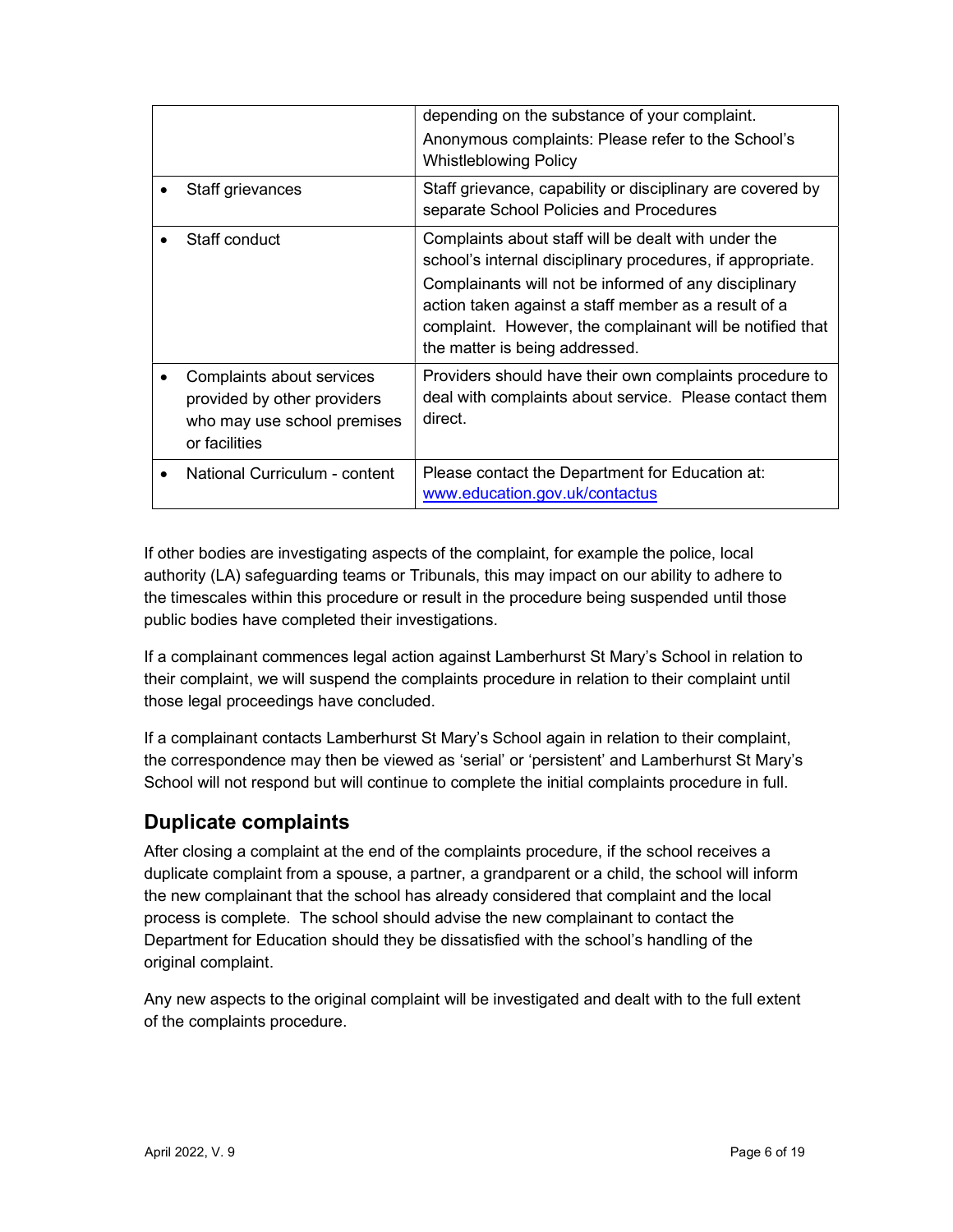# Resolving complaints

At each stage in the procedure, Lamberhurst St Mary's School wants to resolve the complaint. If appropriate, we will acknowledge that the complaint is upheld in whole or in part. In addition, we may offer one or more of the following:

- an explanation
- an admission that the situation could have been handled differently or better
- an assurance that we will try to ensure the event complained of will not recur
- an explanation of the steps that have been or will be taken to help ensure that it will not happen again and an indication of the timescales within which any changes will be made
- an undertaking to review school policies in light of the complaint
- an apology.

### Withdrawal of a Complaint

If a complainant wants to withdraw their complaint, we will ask them to confirm this in writing.

#### Stages of the Complaints Process

#### Stage 1

Formal complaints may be made in person, in writing (preferably on the Complaint Form, a template for which is included at the end of this procedure) or by telephone. If you require help in completing the form, please contact the school office. All complaints submitted in writing should be marked as Private & Confidential.

#### Complaints at Stage 1 should be directed as follows:

- 1. Complaints against school staff (except the headteacher) should be made, in the first instance, to the headteacher, via the school office.
- 2. Complaints that involve or are about the headteacher or member of the governing body should be addressed to the Chair of Governors, care of the Clerk to the Governing Body, via the school office.
- 3. Complaints that involve or are about member of the governing body should be addressed to the Clerk to the Governing Body, via the school office.
- 4. Complaints about the Chair and Vice Chair of Governors, the entire governing body or majority of the governing body should be addressed to the Clerk to the Governing Body, via the school office.

#### Procedure and timescales for handling complaints at Stage 1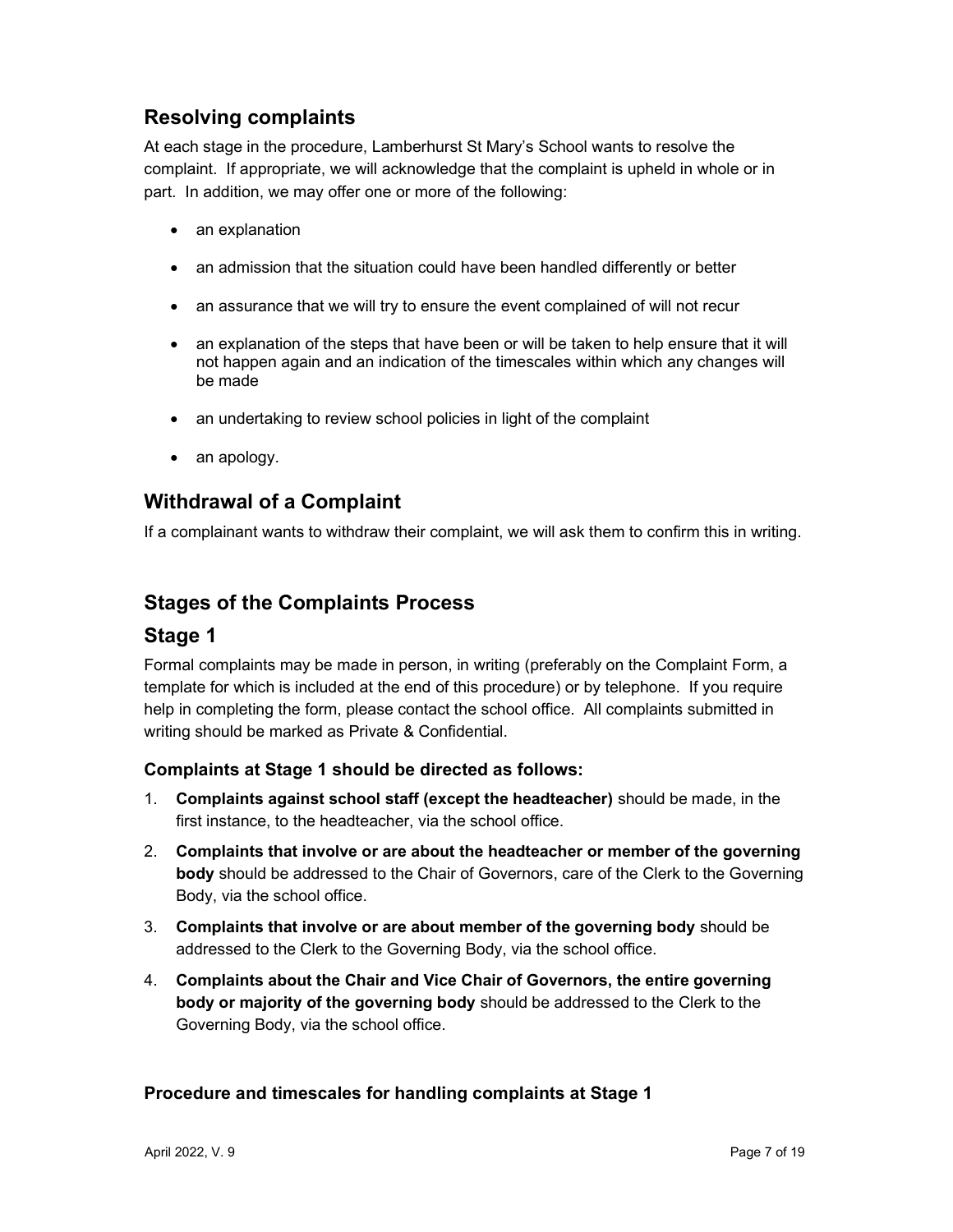#### Formal complaints against school staff (except the headteacher) must be made to the headteacher, via the school office.

The headteacher will record the date the complaint is received and will acknowledge receipt of the complaint in writing (either by letter or email) within 5 school days.

Within this response, the headteacher will seek to clarify the nature of the complaint, ask what remains unresolved and what outcome the complainant would like to see. The headteacher can consider whether a face to face meeting is the most appropriate way of doing this. Where the headteacher meets or speaks with the complainant, the matters discussed will be written down so there is no misunderstanding. This will normally be done in the form of a letter to the complainant following the meeting or other conversations and may be included as part of the letter sent to the complainant at the conclusion of the complaint investigation. The headteacher may ask for a trusted individual to be present to act as note-taker.

During the investigation, the headteacher (or investigator) will:

- if necessary, interview those involved in the matter and/or those complained of, allowing them to be accompanied if they wish
- keep a written record of any meetings/interviews in relation to their investigation (which will be retained in line with the school's records management policy).

At the conclusion of their investigation, the headteacher will provide a formal written response within 20 school days of the date of receipt of the complaint.

If the headteacher is unable to meet this deadline, they will provide the complainant with an update and revised response date.

The response will detail any actions taken to investigate the complaint and provide a full explanation of the decision made and the reason(s) for it. Where appropriate, it will include details of actions Lamberhurst St Mary's School will take to resolve the complaint.

The headteacher will advise the complainant of how to escalate their complaint should they remain dissatisfied with the outcome of Stage 1.

The complainant will be advised that if they wish to take the complaint further, to Stage 2 of the complaints procedure, they must notify the Chair of Governors within 5 school working days of receiving the letter.

If the complaint is about the headteacher or a member of the governing body (including the Chair or Vice-Chair), a suitably skilled governor will be appointed to complete all the actions at Stage 1.

Complaints about the headteacher must be addressed to the Chair of Governors, care of the Clerk to the Governing Body, via the school office.

Complaints about a member of the governing body must be addressed to the Clerk to the Governing Body, via the school office.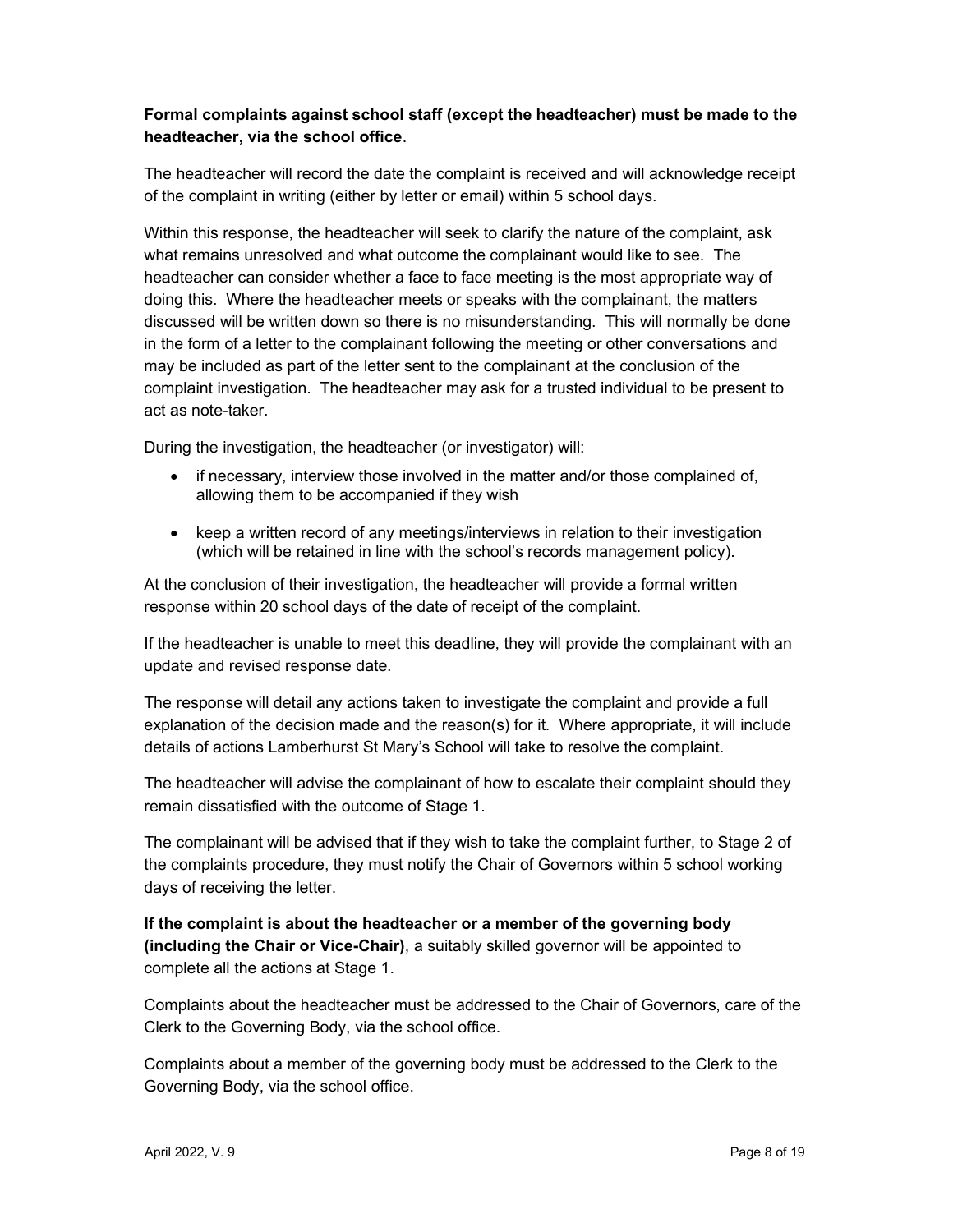The Clerk will record the date the complaint is received and acknowledge receipt of the complaint in writing (either by letter or email) within 5 school days.

#### Complaints jointly against the Chair and Vice Chair of Governors, individual Governor(s) or the whole Governing Body

If the complaint is jointly about the Chair and Vice Chair, the entire governing body, or the majority of the governing body, Stage 1 may be considered by a suitably skilled and impartial member of the Governing Body. If there are no suitably skilled and impartial members it will be considered by an independent investigator appointed by the Clerk on behalf of the governing body or, depending on the nature of the complaint and in the case of schools with a church foundation, support could be sought from the Diocese of Rochester (https://www.rochester.anglican.org/) to provide an impartial investigator. At the conclusion of their investigation, the chosen independent investigator will provide a formal written response to the complainant and governing body.

The complaint should be addressed to the Clerk to the Governing Body via the school office. The Clerk will record the date the complaint is received and acknowledge receipt of the complaint in writing (either by letter or email) within 5 school days.

# Stage 2

If the complainant is dissatisfied with the outcome at Stage 1 and wishes to take the matter further, they can escalate the complaint to Stage 2 – a meeting with members of the governing body's complaints committee, which will be formed of the first three, impartial, governors available. This is the final stage of the complaints procedure.

A request to escalate to Stage 2 must be made to the Clerk to the Governing Body, via the school office, within 5 school days of receipt of the Stage 1 response.

The Clerk will record the date the complaint is received and acknowledge receipt of the complaint in writing (either by letter or email) within 5 school days.

Requests received outside of this time frame will only be considered if exceptional circumstances apply.

The Clerk will write to the complainant to inform them of the date of the meeting. They will aim to convene a meeting within 20 school days of receipt of the Stage 2 request. If this is not possible, the Clerk will provide an anticipated date and keep the complainant informed.

If the complainant rejects the offer of three proposed dates, without good reason, the Clerk will decide when to hold the meeting. It will then proceed in the complainant's absence on the basis of written submissions from both parties.

The complaints committee will consist of at least three governors with no prior involvement or knowledge of the complaint. Prior to the meeting, they will decide amongst themselves who will act as the Chair of the Complaints Committee. If there are fewer than three governors from Lamberhurst St Mary's School available, the Clerk will source any additional, independent governors through another local maintained school, local governing board members or governors and trustees from within academies or multi-academy trusts, an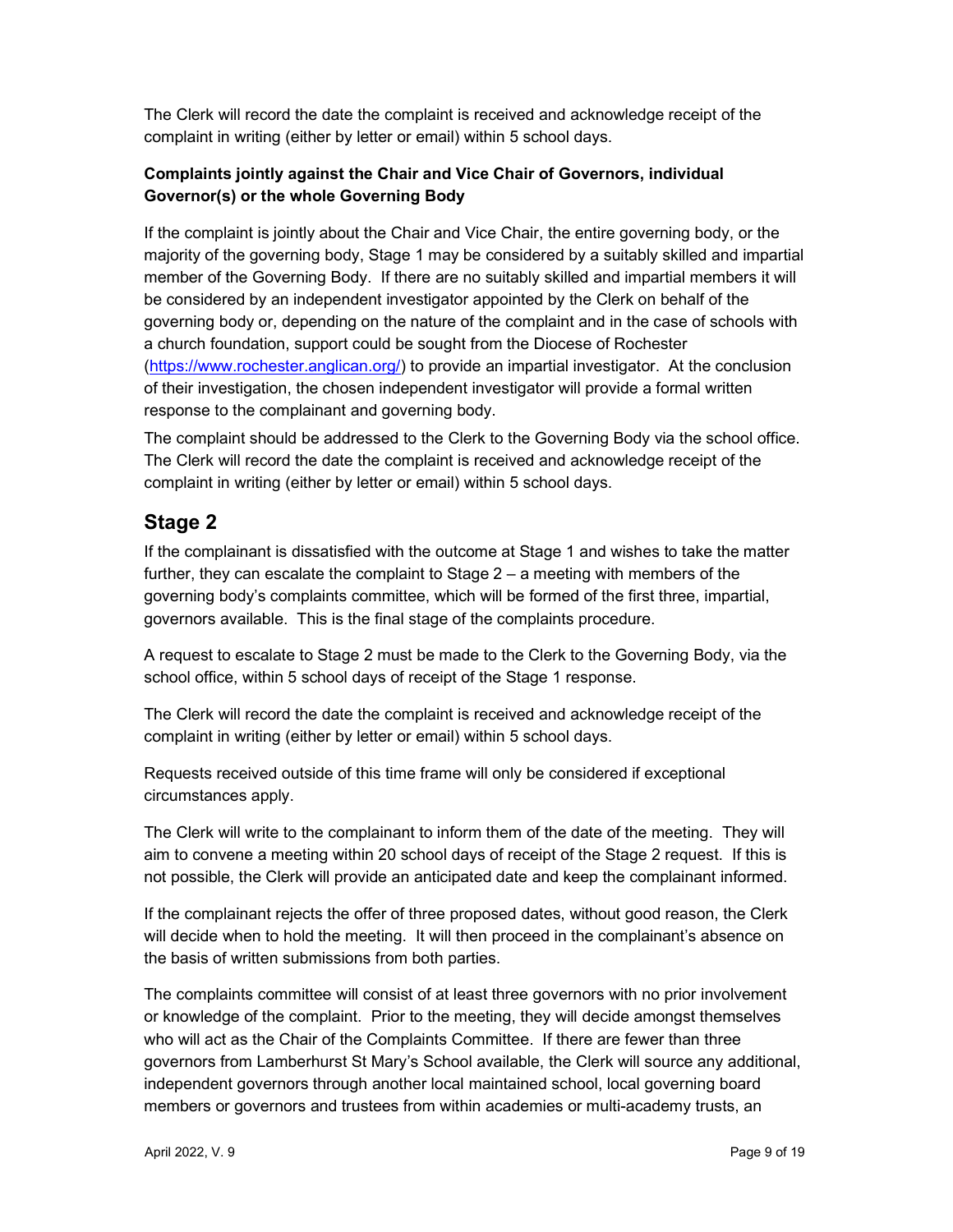associate member of another governing body or a school the Governing Body have a joint panel agreement with, in order to make up the committee.

Alternatively, an entirely independent committee may be convened to hear the complaint at Stage 2. Complainants can request an independent complaints committee if they believe there is likely to be bias in the proceedings. Complainants should provide the Clerk with evidence of bias in support of their request. The decision remains with the Governing Body. The Governing Body will err on the side of caution if the appearance of bias may be sufficient to taint any decision reached.

If the committee is convening following rejection of three proposed dates without good reason the complaint will proceed on the basis of written submissions from both parties but in making their decision they will be sensitive to the complainant's needs.

When the complainant attends the meeting, they may bring someone along to provide support. This can be a relative or friend. The Department for Education recommend that neither the complainant nor the school bring legal representation. These committees are not a form of legal proceedings. The aim of the governors committee should be:

- reconciliation
- to put right things that may have gone wrong

The Department for Education recognises there may be occasions when legal representation is appropriate, for instance, if a school employee is called as a witness in a complaint meeting, they may wish to be supported by union and/or legal representation.

Representatives from the media are not permitted to attend.

At least 10 school days before the meeting, the Clerk will:

- confirm and notify the complainant of the date, time and venue of the meeting, ensuring that, if the complainant is invited, the dates are convenient to all parties and that the venue and proceedings are accessible
- request copies of any further written material to be submitted to the committee at least 7 school days before the meeting.

Any written material will be circulated to all parties at least 5 school days before the date of the meeting. The committee will not normally accept as evidence recordings of conversations that were obtained covertly and without the informed consent of all parties being recorded.

The committee will also not review any new complaints at this stage or consider evidence unrelated to the initial complaint to be included. New complaints must be dealt with from Stage 1 of the procedure.

The meeting will be held in private. Electronic recordings of meetings or conversations by anyone other than the Clerk to the Governing Body not permitted unless a complainant's own disability or special needs require it. All parties will be notified before meetings or conversations take place that the Clerk will use a recording device. Notification will be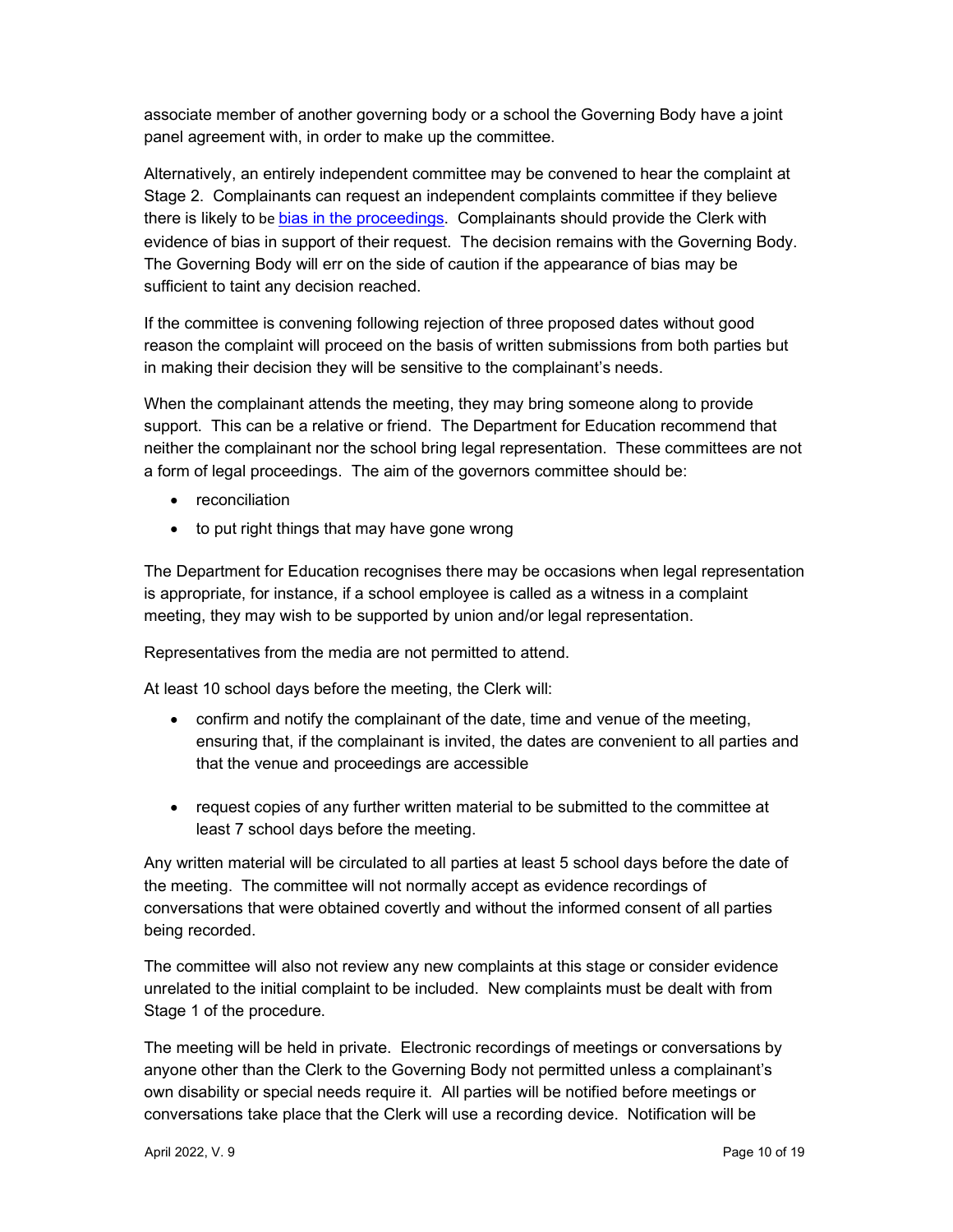recorded in any minutes taken. Schools are data controllers in their own right and have the discretion via their policies to decide for themselves whether to allow complainants to record meetings if it is not required for the purposes of a reasonable adjustment.

The committee will consider the complaint and all the evidence presented. The committee can:

- uphold the complaint in whole or in part
- dismiss the complaint in whole or in part.

If the complaint is upheld in whole or in part, the committee will:

- decide on the appropriate action to be taken to resolve the complaint
- where appropriate, recommend changes to the school's systems or procedures to prevent similar issues in the future.

The Chair of the Committee will provide the complainant and Lamberhurst St Mary's School with a full explanation of their decision and the reason(s) for it, in writing, within 15 school days.

The letter to the complainant will include details of how to contact the Department for Education if they are dissatisfied with the way their complaint has been handled by the school along with copies of the minutes.

If the complaint is:

- jointly about the Chair and Vice Chair or
- the entire governing body or
- the majority of the governing body

Stage 2 will be heard by a committee of independent governors convened by the Clerk from either impartial members of the Governing Board or from another local maintained school, local governing board members and governors/trustees from within academies or multi academy trusts (academy governors should seek guidance and understanding from the Clerk on the different legislative framework that may need to be taken into consideration during the complaint's hearing at the appeal stage), an associate member of another governing body or from a school the Governing Body have a joint panel agreement with. The committee will consider the complaint and all the evidence presented. The committee can:

- uphold the complaint in whole or in part
- dismiss the complaint in whole or in part.

If the complaint is upheld in whole or in part, the committee will:

- decide on the appropriate action to be taken to resolve the complaint
- where appropriate, recommend changes to systems or procedures to prevent similar issues in the future.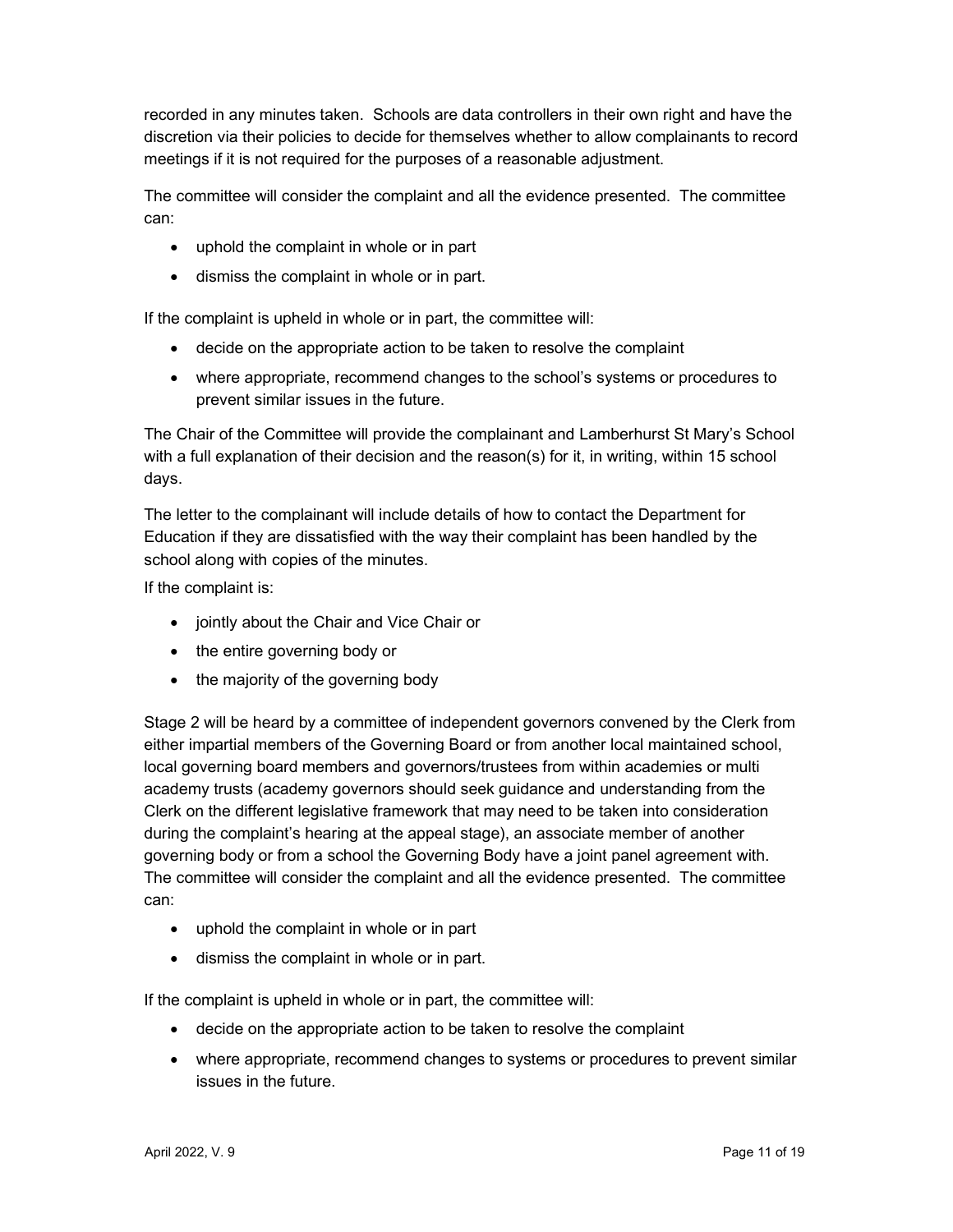The Chair of the Committee will provide the complainant and Lamberhurst St Mary's School with a full explanation of their decision and the reason(s) for it, in writing, within 15 school days.

The letter to the complainant will include details of how to contact the Department for Education if they are dissatisfied with the way their complaint has been handled by the school along with copies of the minutes.

# Complaint campaigns

Occasionally, the school may become the focus of a campaign and receive large volumes of complaints:

- all based on the same subject
- from complainants unconnected with the school

Following an internal investigation into the subject matter by the Senior Leadership Team the school will respond either by:

- sending a template response to all complainants or
- publishing a single response on the school's website.

If complainants in this case remain dissatisfied they may refer to the "Next Steps" at the end of this policy.

# Next Steps

If the complainant believes the school did not handle their complaint in accordance with the published complaints procedure or they acted unlawfully or unreasonably in the exercise of their duties under education law, they can contact the Department for Education after they have completed Stage 2.

The Department for Education will not normally reinvestigate the substance of complaints or overturn any decisions made by Lamberhurst St Mary's School. They will consider whether Lamberhurst St Mary's School has adhered to education legislation and any statutory policies connected with the complaint.

The complainant can refer their complaint to the Department for Education online at: www.education.gov.uk/contactus, by telephone on: 0370 000 2288 or by writing to:

Department for Education Piccadilly Gate Store Street Manchester M1 2WD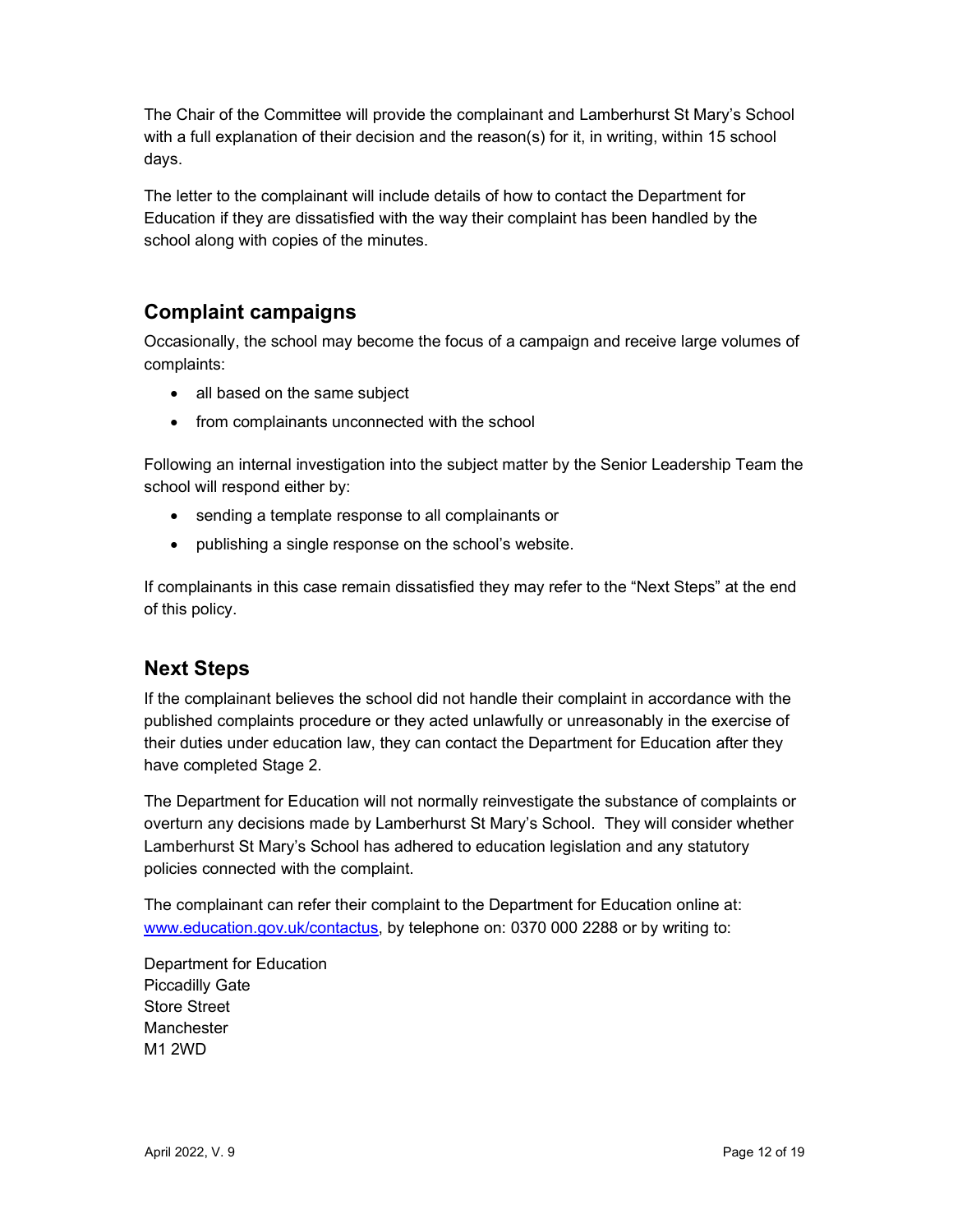# Serial and Unreasonable Complaints

Lamberhurst St Mary's School is committed to dealing with all complaints fairly and impartially, and to providing a high quality service to those who complain. Anyone has the right to raise a new complaint at any time. We will not normally limit the contact complainants have with the school. However, we do not expect our staff to tolerate unacceptable behaviour and will take action to protect staff from that behaviour, including that which is abusive, offensive or threatening.

The school defines unreasonable complaints as 'those who, because of the frequency or nature of their contact with the school, hinder our consideration of their or other people's complaints'.

#### Examples: A complaint may be regarded as unreasonable when the person making the complaint:

- refuses to articulate their complaint or specify the grounds of a complaint or the outcomes sought by raising the complaint, despite offers of assistance;
- refuses to co-operate with the complaints investigation process while still wishing their complaint to be resolved;
- refuses to accept that certain issues are not within the scope of a complaints procedure;
- insists on the complaint being dealt with in ways which are incompatible with the adopted complaints procedure or with good practice;
- introduces trivial or irrelevant information which the complainant expects to be taken into account and commented on, or raises large numbers of detailed but unimportant questions, and insists they are fully answered, often immediately and to their own timescales;
- makes unjustified complaints about staff who are trying to deal with the issues, and seeks to have them replaced;
- changes the basis of the complaint as the investigation proceeds;
- repeatedly makes the same complaint (despite previous investigations or responses concluding that the complaint is groundless or has been addressed);
- refuses to accept the findings of the investigation into that complaint where the school's complaint procedure has been fully and properly implemented and completed including referral to the Department for Education;
- seeks an unrealistic outcome;
- makes excessive demands on school time by frequent, lengthy, complicated and stressful contact with staff regarding the complaint in person, in writing, by email and by telephone while the complaint is being dealt with.

#### A complaint may also be considered unreasonable if the person making the complaint does so either face-to-face, by telephone or in writing or electronically:-

- maliciously;
- aggressively;
- using threats, intimidation or violence;
- using abusive, offensive or discriminatory language;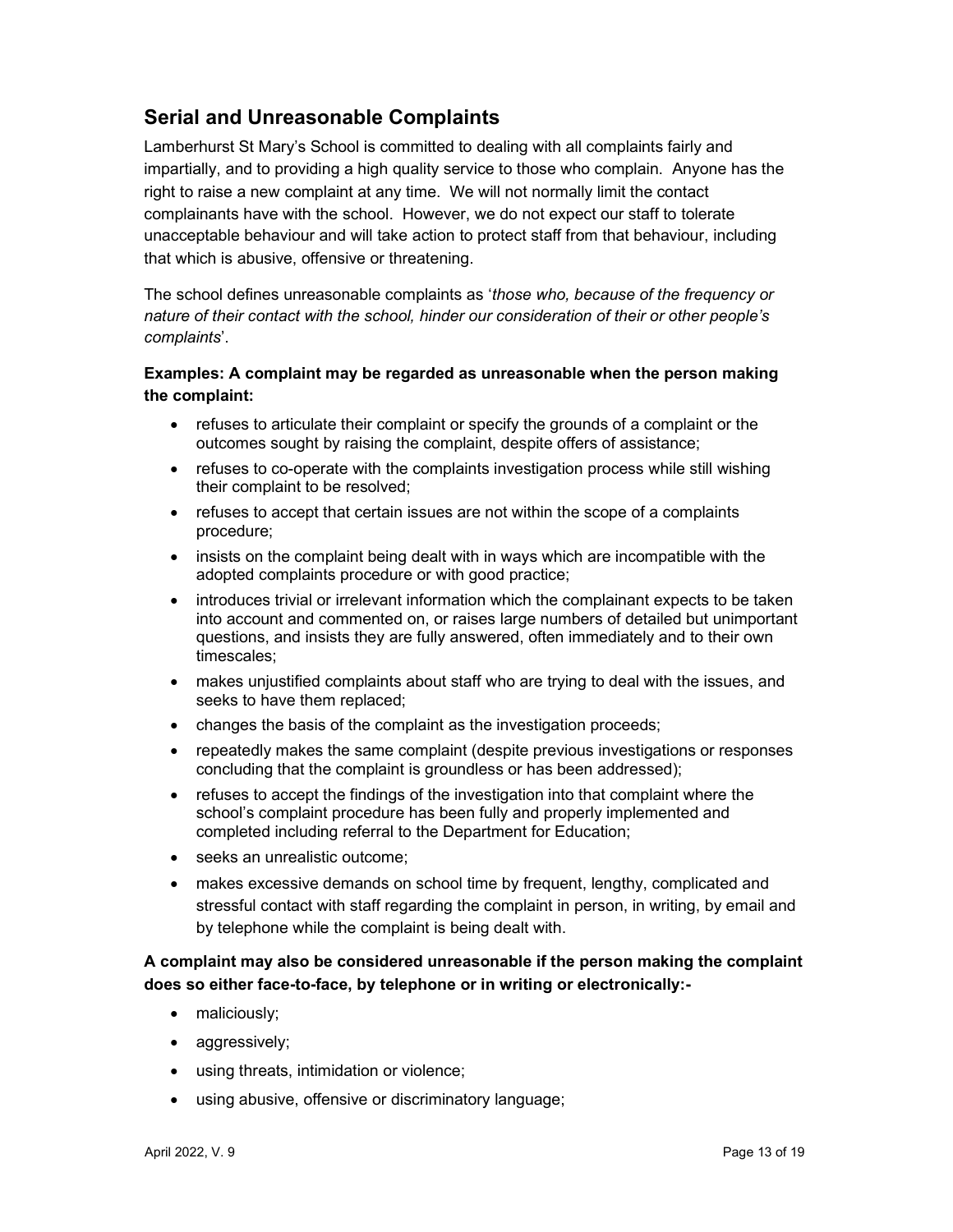- knowing it to be false;
- using falsified information;
- Publishing unacceptable information in a variety of media such as in social media websites and newspapers.

Complainants should limit the numbers of communications with a school while a complaint is being progressed. It is not helpful if repeated correspondence is sent (either by letter, phone, email or text) as it could delay the outcome being reached.

Whenever possible, the Headteacher or Chair of Governors will discuss any concerns with the complainant informally before applying an 'unreasonable' marking including suggesting that the complainant asks a third party to act on their behalf such as the local Citizen's Advice.

If the behaviour continues, the Headteacher will write to the complainant explaining that their behaviour is unreasonable and asking them to change it. For complainants who excessively contact the school causing a significant level of disruption, the school may specify methods of communication (such as restrict the complaint to a single point of contact via an email address) and limit the number of contacts in a communication plan. This will usually be reviewed after 6 months.

In response to any serious incident of harassment, aggression or violence, the concerns and actions taken will be put in writing immediately (including the decision to stop responding) and the police informed. This may include barring an individual from school premises.

# Barring from the School Premises

Although fulfilling a public function, schools are private places. The public has no automatic right of entry. Schools will therefore act to ensure they remain a safe place for pupils, staff and other members of their community.

If an individual's behaviour is a cause for concern, a school can ask him/her to leave school premises. In serious cases, the Headteacher or the local authority can notify them in writing that their implied licence to be on school premises has been temporarily revoked subject to any representations that the person may wish to make. Schools should always give that person the opportunity to formally express their views on the decision to bar in writing. Anyone wishing to complain about being barred can do so, by letter or email, to the Chair of Governors. The decision to bar should then be reviewed, taking into account any representations and either confirmed or lifted. If the decision is confirmed the person should be notified in writing, explaining how long the bar will be in place and when the decision will be reviewed, usually after 6 months.

Complaints about barring cannot be escalated to the Department for Education. Once the school's own complaints procedure has been completed, the only remaining avenue of appeal is through the Courts; independent legal advice must therefore be sought.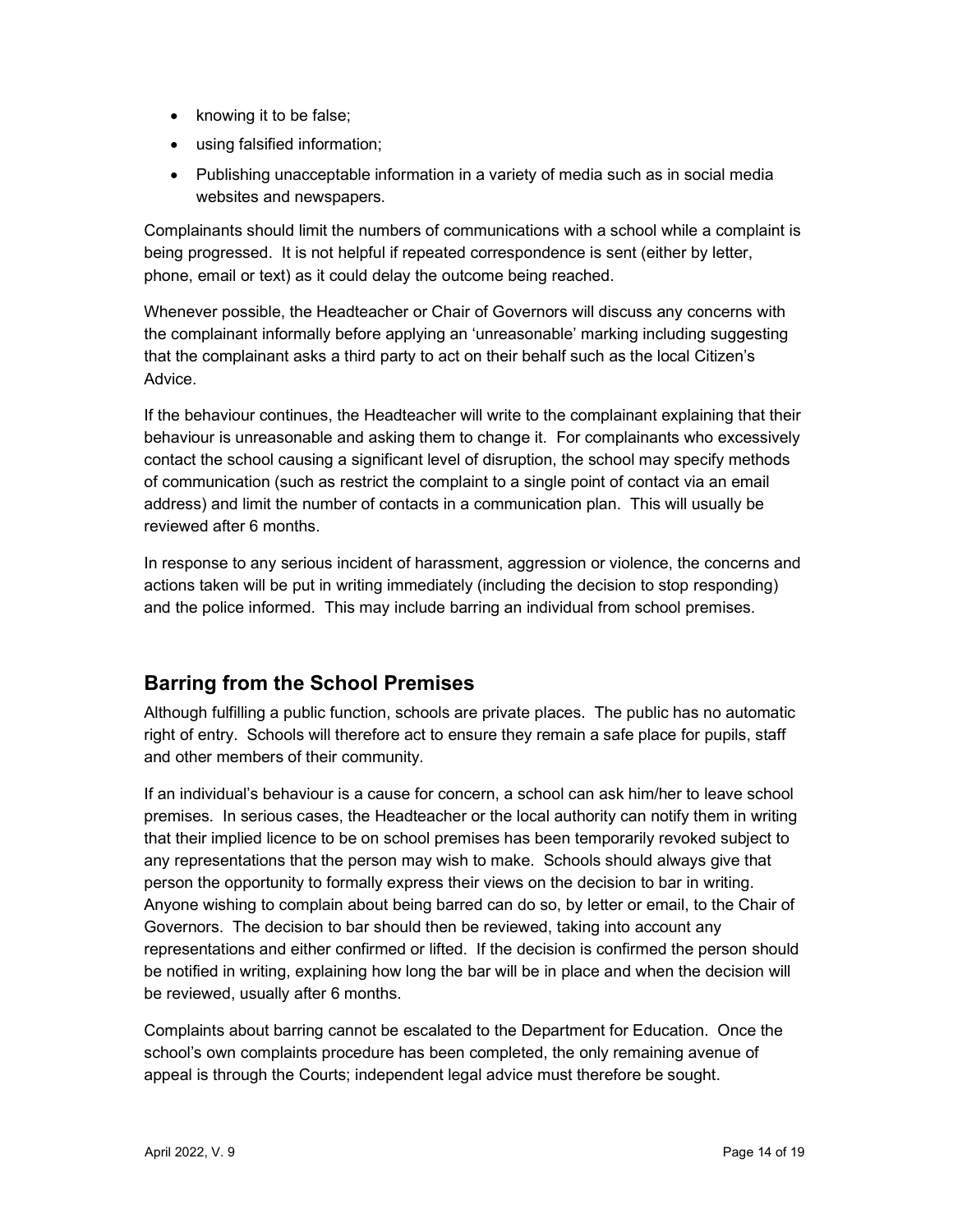# Appendix 1: Complaint Form

Please complete and return to the Headteacher or Clerk to the Governing Body who will acknowledge receipt and explain what action will be taken.

| Your name:                                                                                                     |
|----------------------------------------------------------------------------------------------------------------|
| Pupil's name (if relevant):                                                                                    |
| Your relationship to the pupil (if relevant):                                                                  |
| Address:                                                                                                       |
|                                                                                                                |
| Postcode:                                                                                                      |
| Day time telephone number:                                                                                     |
| <b>Evening telephone number:</b>                                                                               |
| Please give details of your complaint, including whether you have spoken to anybody at<br>the school about it. |
|                                                                                                                |
|                                                                                                                |
|                                                                                                                |
|                                                                                                                |
|                                                                                                                |
|                                                                                                                |
|                                                                                                                |
|                                                                                                                |
|                                                                                                                |
|                                                                                                                |
|                                                                                                                |
|                                                                                                                |
|                                                                                                                |
|                                                                                                                |
|                                                                                                                |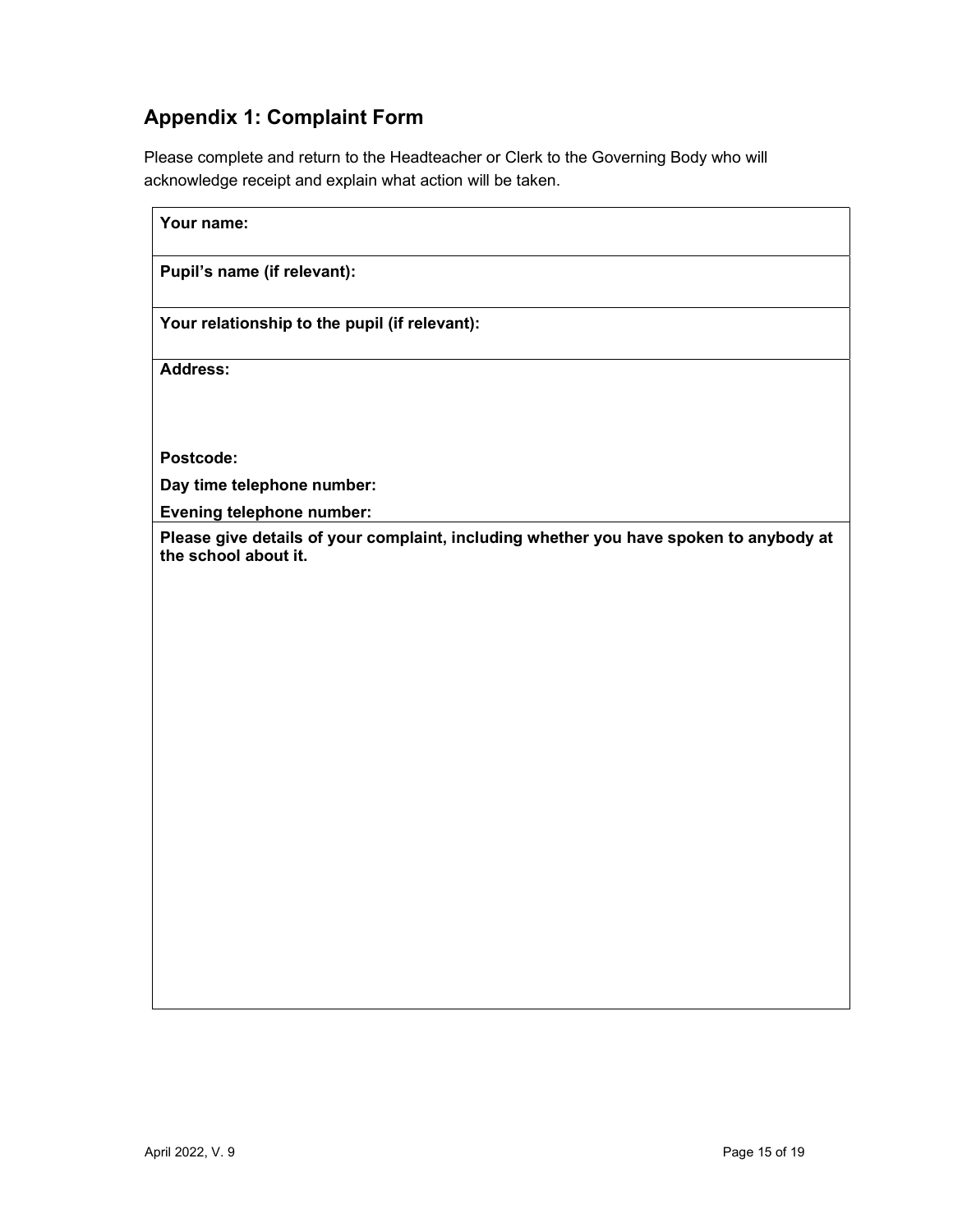| What actions do you feel might resolve the problem at this stage? |  |  |
|-------------------------------------------------------------------|--|--|
|                                                                   |  |  |

Are you attaching any paperwork? If so, please give details.

Signature:

Date:

Official use

Date acknowledgement sent:

By who:

Complaint referred to:

Date: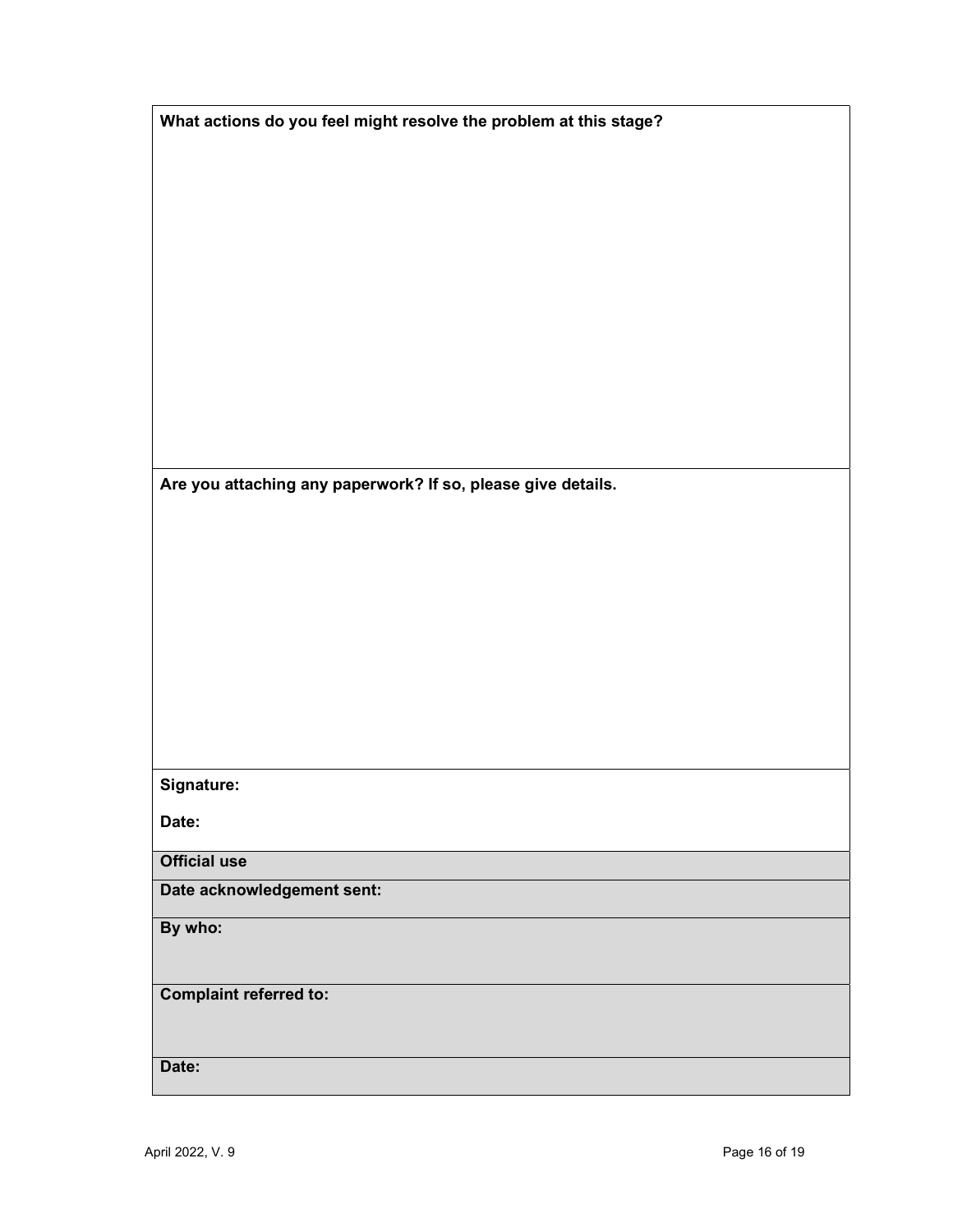# Appendix 2: Roles and Responsibilities

# Complainant

The complainant will receive a more effective response to the complaint if they:

- explain the complaint in full as early as possible
- co-operate with the school in seeking a solution to the complaint
- respond promptly to requests for information or meetings or in agreeing the details of the complaint
- ask for assistance as needed
- treat all those involved in the complaint with respect
- refrain from publicising the details of their complaint on social media and respect confidentiality.

### Investigator

The investigator's role is to establish the facts relevant to the complaint by:

- providing a comprehensive, open, transparent and fair consideration of the complaint through:
	- $\circ$  sensitive and thorough interviewing of the complainant to establish what has happened and who has been involved
	- o interviewing staff and children/young people and other people relevant to the complaint
	- o consideration of records and other relevant information
	- o analysing information
- liaising with the complainant and the complaints co-ordinator as appropriate to clarify what the complainant feels would put things right.

The investigator should:

- conduct interviews with an open mind and be prepared to persist in the questioning
- keep notes of interviews or arrange for an independent note taker to record minutes of the meeting
- ensure that any papers produced during the investigation are kept securely pending any appeal
- be mindful of the timescales to respond
- prepare a comprehensive report for the headteacher or complaints committee that sets out the facts, identifies solutions and recommends courses of action to resolve problems.

The headteacher or complaints committee will then determine whether to uphold or dismiss the complaint and communicate that decision to the complainant, providing the appropriate escalation details.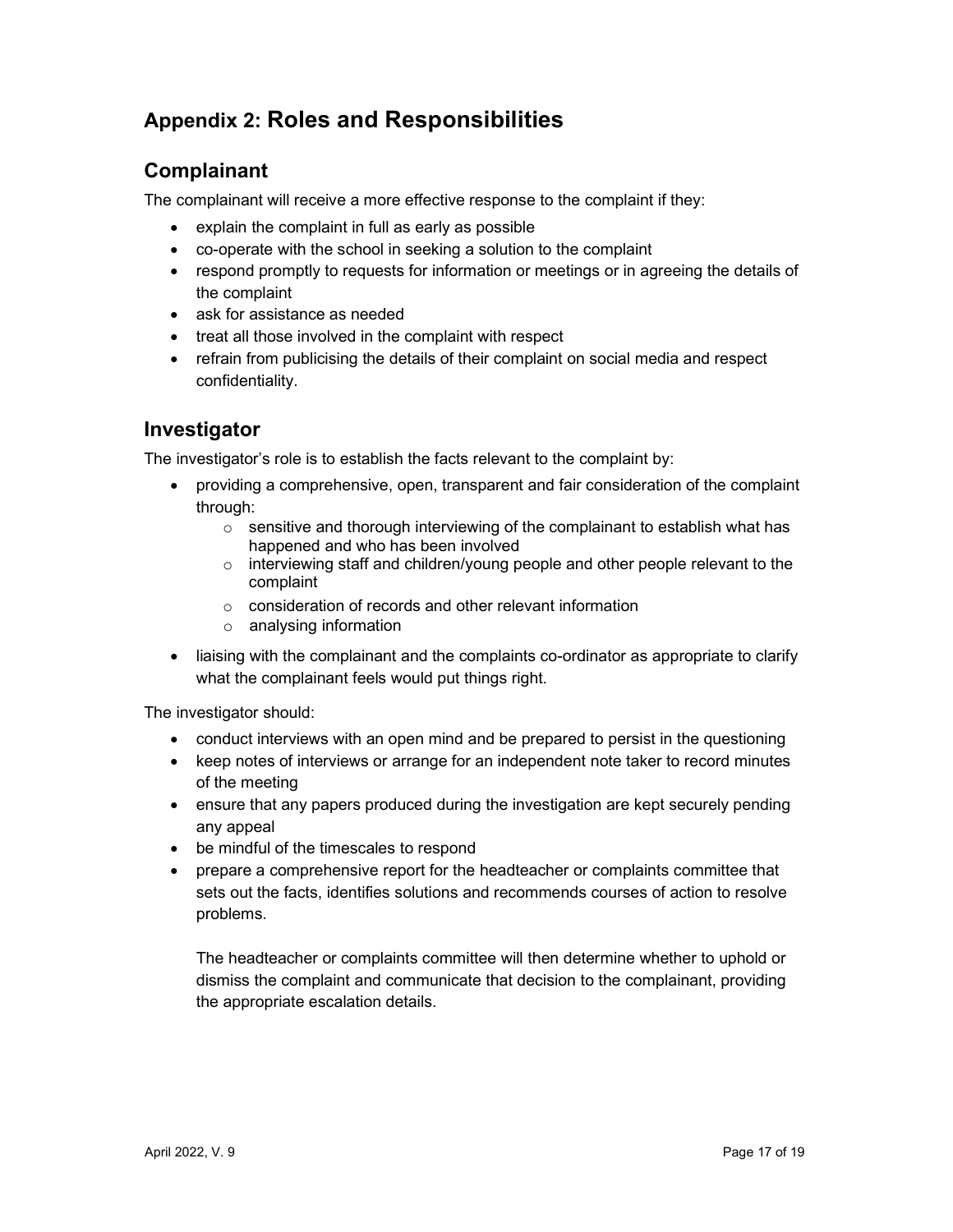# Clerk to the Governing Body

The Clerk is the contact point for the complainant and the committee and should:

- ensure that the complainant is fully updated at each stage of the procedure
- liaise with staff members, headteacher, Chair of Governors and LA (if appropriate) to ensure the smooth running of the complaints procedure
- be aware of issues regarding:
	- $\circ$  sharing third party information
	- $\circ$  additional support. This may be needed by complainants when making a complaint including interpretation support or where the complainant is a child or young person
- keep records. The Clerk may use a recording device to ensure accurate minutes of meetings. All parties will be notified before meetings or conversations take place that the Clerk will use a recording device. Notification will be recorded in any minutes taken.
- ensure that all people involved in the complaint procedure are aware of their legal rights and duties, including any under legislation relating to school complaints, education law, the Equality Act 2010, the Freedom of Information Act 2000, the Data Protection Act (DPA) 2018 and the General Data Protection Regulations (GDPR)
- set the date, time and venue of the meeting, ensuring that the dates are convenient to all parties (if they are invited to attend) and that the venue and proceedings are accessible
- collate any written material relevant to the complaint (for example; stage 1 paperwork, school and complainant submissions) and send it to the parties in advance of the meeting within an agreed timescale
- record the proceedings
- circulate the minutes of the meeting
- notify all parties of the committee's decision.
- All records will be held securely by the Clerk to the Governing Body. These records will be kept separately from the pupil's personal records.

# Committee Chair

The committee's chair, who is nominated in advance of the complaint meeting, should ensure that:

- both parties are asked (via the Clerk) to provide any additional information relating to the complaint by a specified date in advance of the meeting
- the meeting is conducted in an informal manner, is not adversarial, and that, if all parties are invited to attend, everyone is treated with respect and courtesy
- complainants who may not be used to speaking at such a meeting are put at ease. This is particularly important if the complainant is a child/young person
- the remit of the committee is explained to the complainant
- written material is seen by everyone in attendance, provided it does not breach confidentiality or any individual's rights to privacy under the DPA 2018 or GDPR.